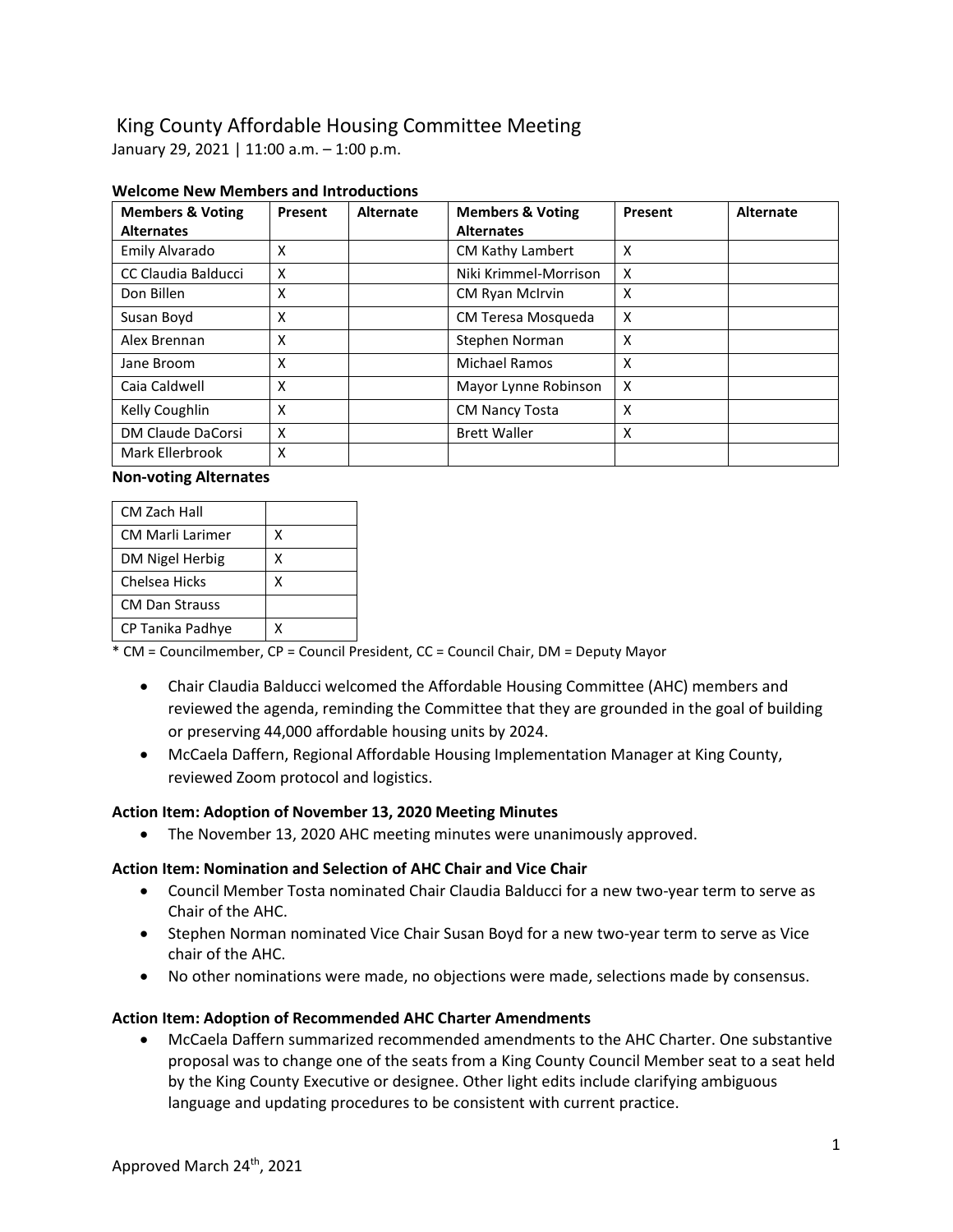- Sound Cities Association clarified that caucuses *select* Committee Members and GMPC *appoints* Committee members and requested the language in the amendments reflect that point.
- All proposed charter amendments were approved unanimously.
- Next step: Recommendations will go to GMPC for adoption at the next meeting in February.

## **Action Item: Adoption of Recommended Countywide Planning Policies Housing Chapter Amendments**

Consideration of a proposal to adopt a recommendation to the GMPC to amend the Housing Chapter of the CPPs.

- Sunaree Marshall (Special Projects Manager, King County) summarized recent stakeholder engagement which has led to additional revisions since the last time the Committee was briefed on this work:
	- o more accurate definition of "countywide need"
	- o changes to metrics for monitoring
	- o simplification and streamlining of language

Amendment 1:

- Members expressed some concern about what "reducing" parking meant. Others emphasized the potential benefits of reduced costs and increased flexibility if parking analysis shows lower need for parking.
- Chair Balducci emphasized this is a short list of non-mandatory examples of what cities could do, acknowledging that jurisdictions will need to determine what approaches meet local needs.
- Amendment 1 was adopted by consensus.

Amendment 2:

- The intent of the amendment is to make wording changes that ensure we have conditions that increase housing choices for everyone.
- Amendment 2 was adopted by consensus.

Amendment 3:

- Policy H-16 increases the ability for residents to live in the neighborhood of their choice, particularly families and larger households.
- Discussion of meaning of "providing access." Intention is broad—could add in "provide access to and preserve…".
- Amendment 3 adopted by consensus.

Amendment 4:

• Amendment withdrawn.

Amendment 5:

- Amendment 5a/5b: Adopting both would require rewriting 5b to incorporate 5a.
- The intent of 5a is to increase housing choices and make sure we are gathering data on types of housing jurisdictions are building. The amendment uses language from PSRC's VISION 2050. Proposed moving information from the section about reporting "where feasible" up into the "must report annually" section.
- Members agreed that information that is currently not feasible for smaller cities to collect and report on annually should remain in the "where feasible" section.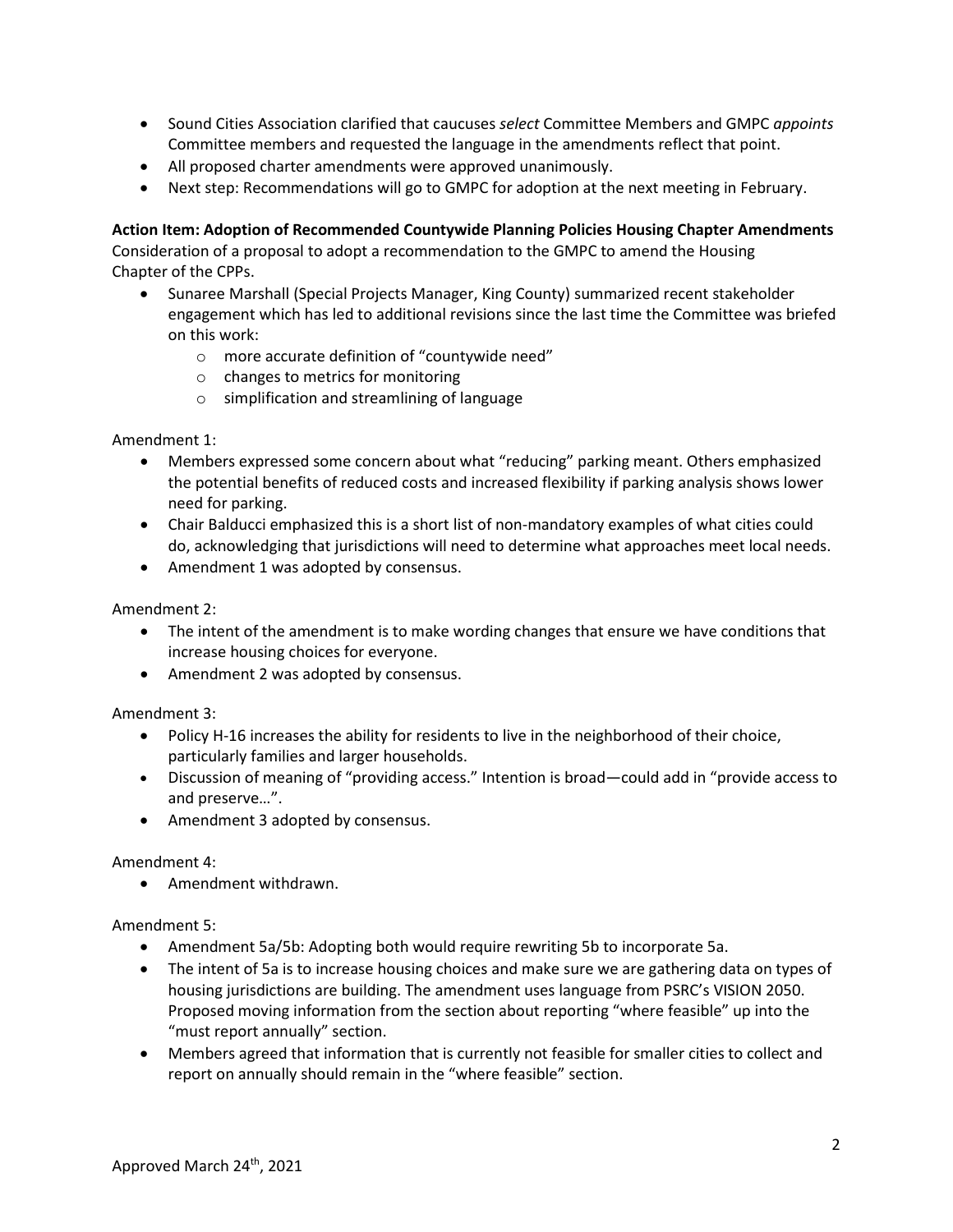- "Net new housing units" is a key phrase, because it gets at the issue of displacement and the loss of affordability in the whole market.
- Chair Balducci will underscore this point in the transmittal communication
- Amendment 5A adopted by consensus.
- Amendment 5b was intended to specify that what is meant by persons with special needs is, that is, persons with disabilities. That leads to the need for tracking the number of units accessible to persons with disabilities. Right now, that information is not widely available, so annual reporting should be moved to the "where feasible" section.
- Amendment 5B adopted by consensus.

## Amendment 6:

- The intent of Amendment 6 is to allow changes to land use maps and comprehensive plans as a necessary step to support progress toward our housing affordability goals.
- A flag on wording: cities have "future land use maps" and County has "land use map," so that wording would need to be further edited.
- Agreement that as Committee goes forward, it will also consider underutilized land that are available for additional affordable housing. This is supported by the CPPs.
- Amendment 6 adopted by consensus.

#### Table H-2

- The Sound Cities Association expressed concern about Table H-2. Some of the data being analyzed in housing action plans don't match the numbers in Table H-2.
- Consensus on the record that any approval today is contingent upon our staff continuing to work on a regionally consistent, replicable methodology for Table H-2.

Earlier amendments:

- Matrix in Exhibit 2 of meeting packet reflects changes to the January 6 draft. Because there were not suggested changes to that draft, we are accepting those changes from the 2012 CPPs.
- Sound Cities Association expressed concerns about the lack of feasibility for many smaller jurisdictions to meet mandated data collection in Policy 23.
- Chair Balducci committed to conveying SCA's concerns to GMPC.

Countywide Planning Policies Housing Chapter Recommendations adopted.

- Chair Balducci extended congratulations to all for the level of effort and resulting set of recommendations and appreciation to the Housing Interjurisdictional Team and especially McCaela and Sunaree for their work.
- Councilmember Tosta requested a calendar showing how housing planning efforts fit together, such as CPPs, GMPC approval, Vision 2050, growth targets, and housing action plans.

Next steps: Amendments go to GMPC for adoption, then to King County Council, then a certain number of cities need to ratify. Staff will address data and methodology issue on Table H-2.

## **Action Item: Adoption of a 2021 State Legislative Agenda**

Consideration of a proposed 2021 state legislative agenda. Four proposed amendments.

• Northwest Justice Project, Sound Transit, and Master Builders Association abstain from all legislative agenda votes.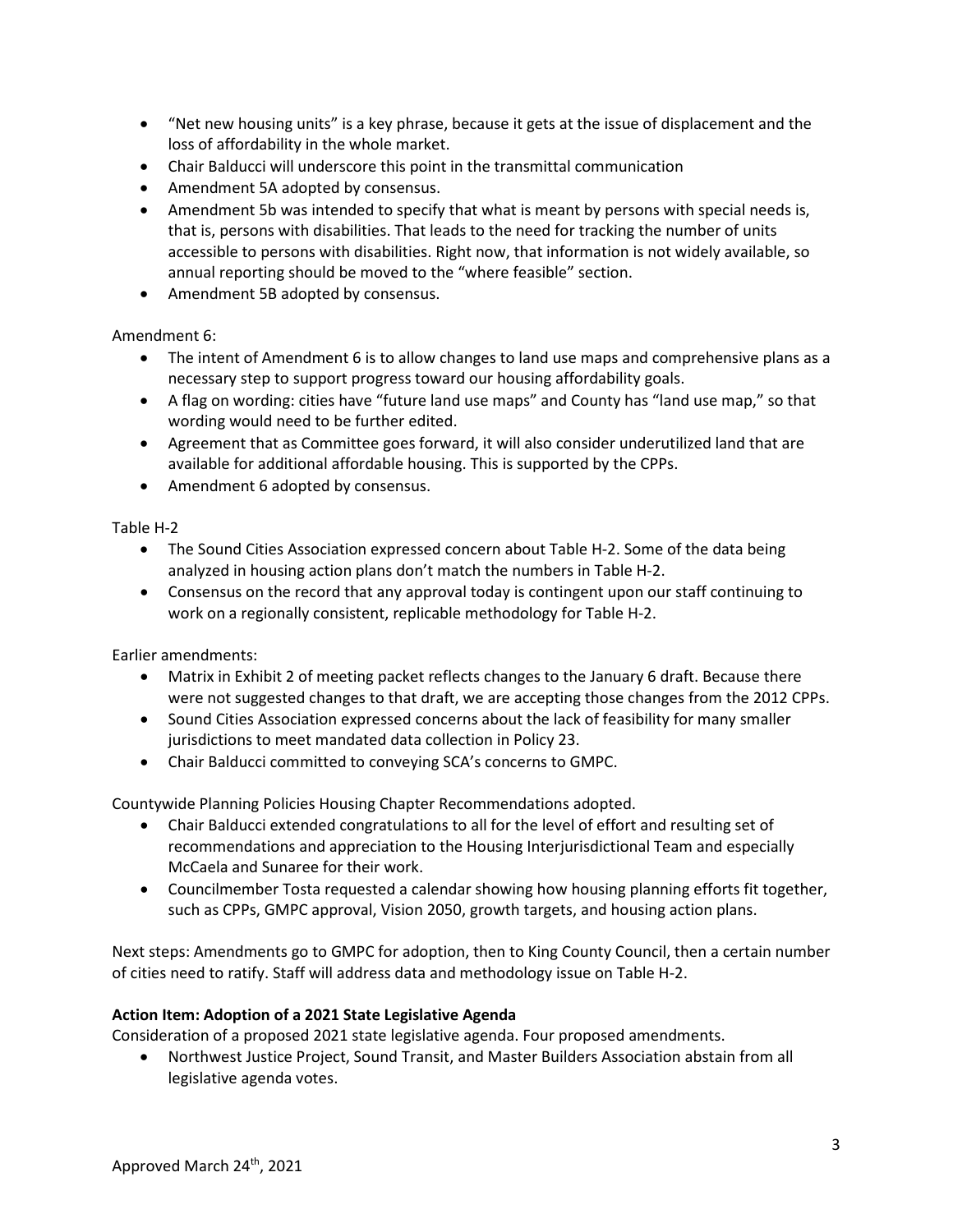Amendment 1:

- The amendment adjusts language in the Washington Low Income Housing Alliance's request. It would add that the money can be used for preserving existing subsidized low-income housing that is at risk of opting out of their restrictions. This is an issue in high cost area, and needed to prevent displacement.
- Amendment 1 adopted.

Amendment 2:

- This adds a caveat that supports reasonable protections for tenants impacted by Covid-19 after the eviction moratorium is lifted. Intended to ensure provision of reasonable time for payment of rental arrears and to minimize displacement and eviction as a result of Covid-19.
- Some members expressed concerns about landlord protections. Others pointed out that foreclosure protections and rental assistance provisions in place would protect homeowners and small landlords.
- Amendment 2 adopted.

Amendment 3:

- This amendment creates a local option for cities, creating the ability to generate resources to do planning and land use banking around transit stops.
- Some Committee members expressed strong support, some expressed strong opposition, and some fall somewhere in the middle. Committee may not be in a place to take a shared position on this issue.
- Amendment 3: Did not carry to level of consensus required. More discussion on this issue is in order as we move forward.

Amendment 4

- This amendment strengthens the housing element in comprehensive plans to have stronger goals around achieving affordability while also providing flexibility and local control for local government. It also allows shelters to be located in multifamily, mixed use and commercial areas that allow other types of short-term rentals. There is no funding source currently attached, but they are working to find one.
- One Member expressed concern about impacts on jurisdictions' ability to build in multifamily zones.
- Amendment 4 adopted by consensus, but the vote was not unanimous. Members may document a dissent in writing to Chair.

Overall agenda:

- Agenda as a whole approved by consensus
- Northwest Justice Project, Sound Transit, and Master Builders Association abstained

## **Action Item: Adoption of a 2021 AHC Work Plan**

Consideration of a proposal to adopt a 2021 AHC work plan

- Meeting ended before this agenda item.
- Staff will send the proposed work plan out to Members for comments between meetings and bring to the Committee for vote at the next meeting.

## **Briefing: Update on the Community Partners Table**